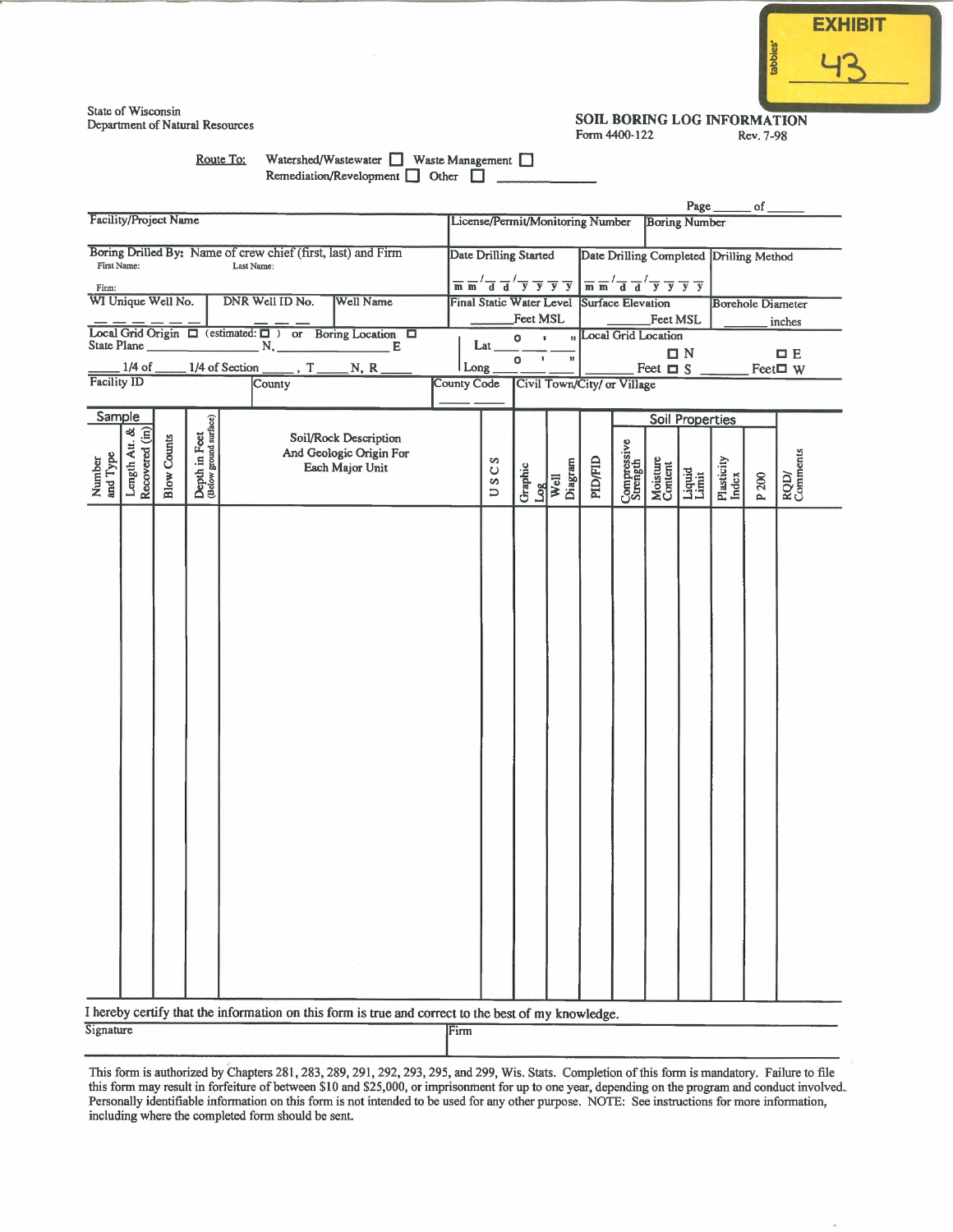Page  $\rule{1em}{0.15mm}$  of  $\rule{1.5mm}{0.15mm}$ 

|                    |                                               |                    |                                                                                                                                             |                                                                     |      |                           |                 |                | <b>Soil Properties</b>  |                     |                 |                     |       |                  |
|--------------------|-----------------------------------------------|--------------------|---------------------------------------------------------------------------------------------------------------------------------------------|---------------------------------------------------------------------|------|---------------------------|-----------------|----------------|-------------------------|---------------------|-----------------|---------------------|-------|------------------|
| Number<br>and Type | Sample<br>Length Att. & Jan<br>Recovered (in) | <b>Blow Counts</b> | Depth in Feet                                                                                                                               | Soil/Rock Description<br>And Geologic Origin For<br>Each Major Unit | USCS | Graphic<br>$\mathbf{Log}$ | Well<br>Diagram | <b>PID/FID</b> | Compressive<br>Strength | Moisture<br>Content | Liquid<br>Limit | Plasticity<br>Index | P 200 | RQD/<br>Comments |
|                    |                                               |                    | $\equiv$<br>i<br>F<br>F<br><b>ENTERNIE</b><br>FIELE<br>$\frac{1}{2}$<br>$\equiv$<br>i<br>F<br>$\overline{111}$<br>ппшп<br>առնականականիականի |                                                                     |      |                           |                 |                |                         |                     |                 |                     |       |                  |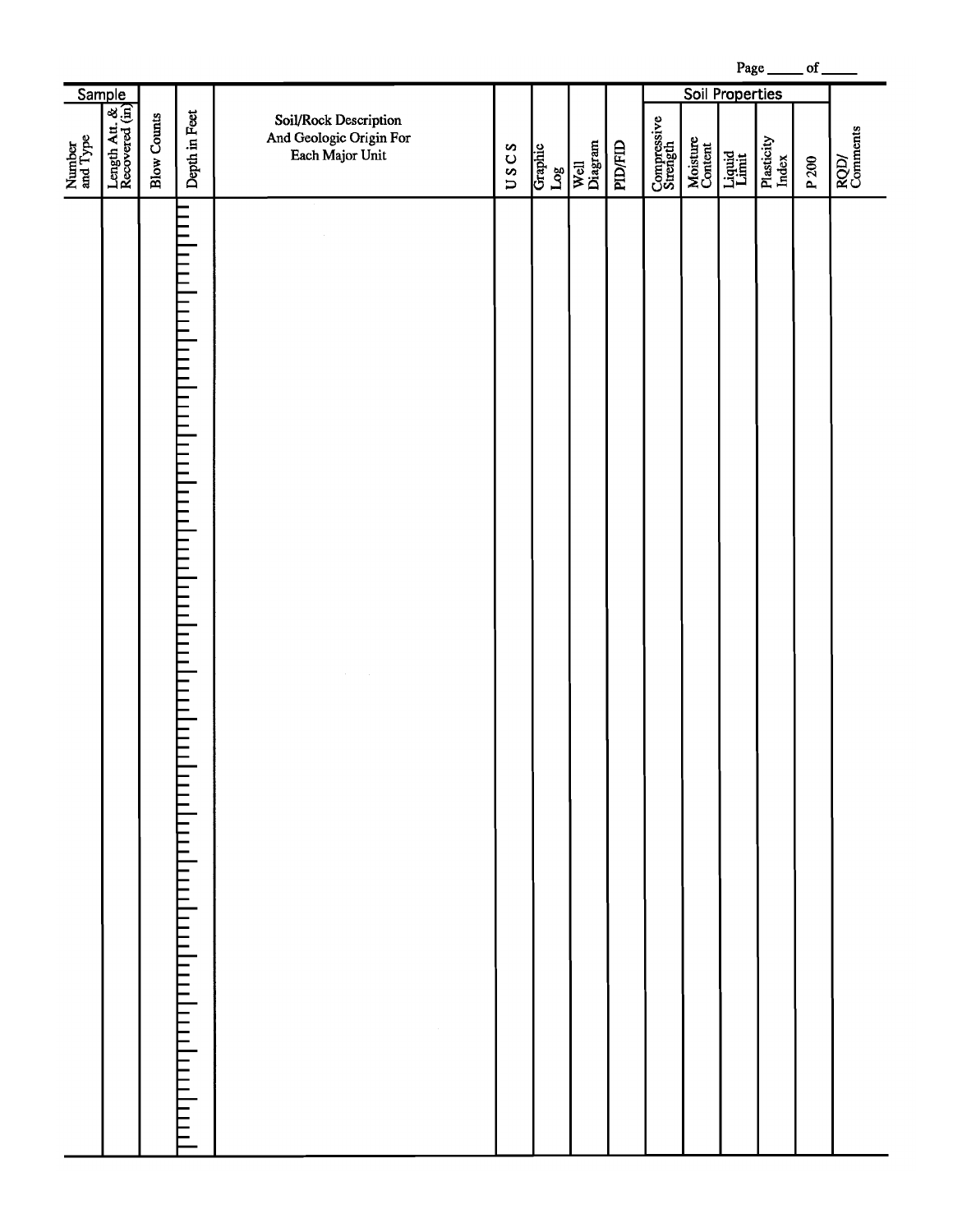# **State of Wisconsin Department of Natural Resources**

# **Instructions Soil Boring Log Information Forms Form 4400-122, Form 4400-l22A**

### **General Instructions**:

Fill out a Soil Boring Log Information Form for every boring drilled. Be sure to indicate the page number and boring number in the blanks at the top of each page. All applicable portions of the Soil Boring Log Information Form must be properly completed. The form must be signed. Form 4400-122A must only be used as an attachment to form 4400-122.

# **Routing**:

Return this form to the project manager or plan reviewer for the Department program that required the boring. If the project manager/plan reviewer is in a Regional Office, send the original to the Regional Office and a copy to the Central Office in Madison. If the project manager/plan reviewer is in the Central Office, send the original form there and a copy to the Regional Office. If your project does not have a project manager or plan reviewer or you do not know who it is, send the form to the appropriate program in the Central Office. Check the appropriate box at the top of the form to assure proper routing once the form reaches the Department.

**Facility/Project Name**: List the name of the landfill, wastewater treatment facility, surface impoundment, spill or project.

**License/Permit/Monitoring Number**: The number assigned by the Department to the facility where the boring was drilled. If unknown, leave blank.

**Boring Number**: The site boring number or name (e.g., B-1).

**Boring Drilled By**: The name (first and last) of the drilling crew chief and the drilling firm name.

**Date Drilling Started:** The date the boring was started in month/day/year (mm/dd/yyyy) format.

**Date Drilling Completed**: The date the boring was completed in month/day/year (mm/dd/yyyy) format.

**Drilling Method**: List drilling method used: solid stem auger, hollow stem auger, rotary (air or mud), reverse rotary, cable tool, wash boring, vibratory, etc.

**Wisconsin Unique Well Number**: If a well is to be set in the boring, fill in the 2 alphabetic 3 numeric Wisconsin Unique Well Number (WUWN) on this form. In addition, attach a WUWN tag to the inside of the protective cover pipe and record that number on the Monitoring Well Construction Form 4400-113A and Monitoring Well Development Form 4400-113B. WUWN tags are available from the DNR Central or Regional Offices.

**DNR Well ID Number**: The 3 digit number assigned to the well by the Department.

**Well Name**: If a well is constructed, fill in common well name, such as B-ll, OW-13A, or MW-5R. (Use the suffix "R" for a replacement well.)

**Final Static Water Level**: The static water level in the borehole in tenths (0.1) of feet above mean sea level prior to abandonment or well construction.

**Surface Elevation**: The surface elevation of the ground surface at the borehole in tenths (0.1) of feet above mean sea level referenced to the closest USGS benchmark.

**Borehole Diameter**: The diameter of the borehole in tenths (0.1) of inches.

**Local Grid Origin or Boring Location**: Check the appropriate box behind the Local Grid Origin or the Boring Location text. Locate the grid origin at a permanent feature near the waste or source of contamination. Give the location in State Plane Coordinates or Latitude and Longitude in degrees, minutes and seconds (using 1927 North American Datum). If State Plane Coordinates are used, circle the appropriate letter for south, central, or north zone. Alternately, an acceptable method for providing this information